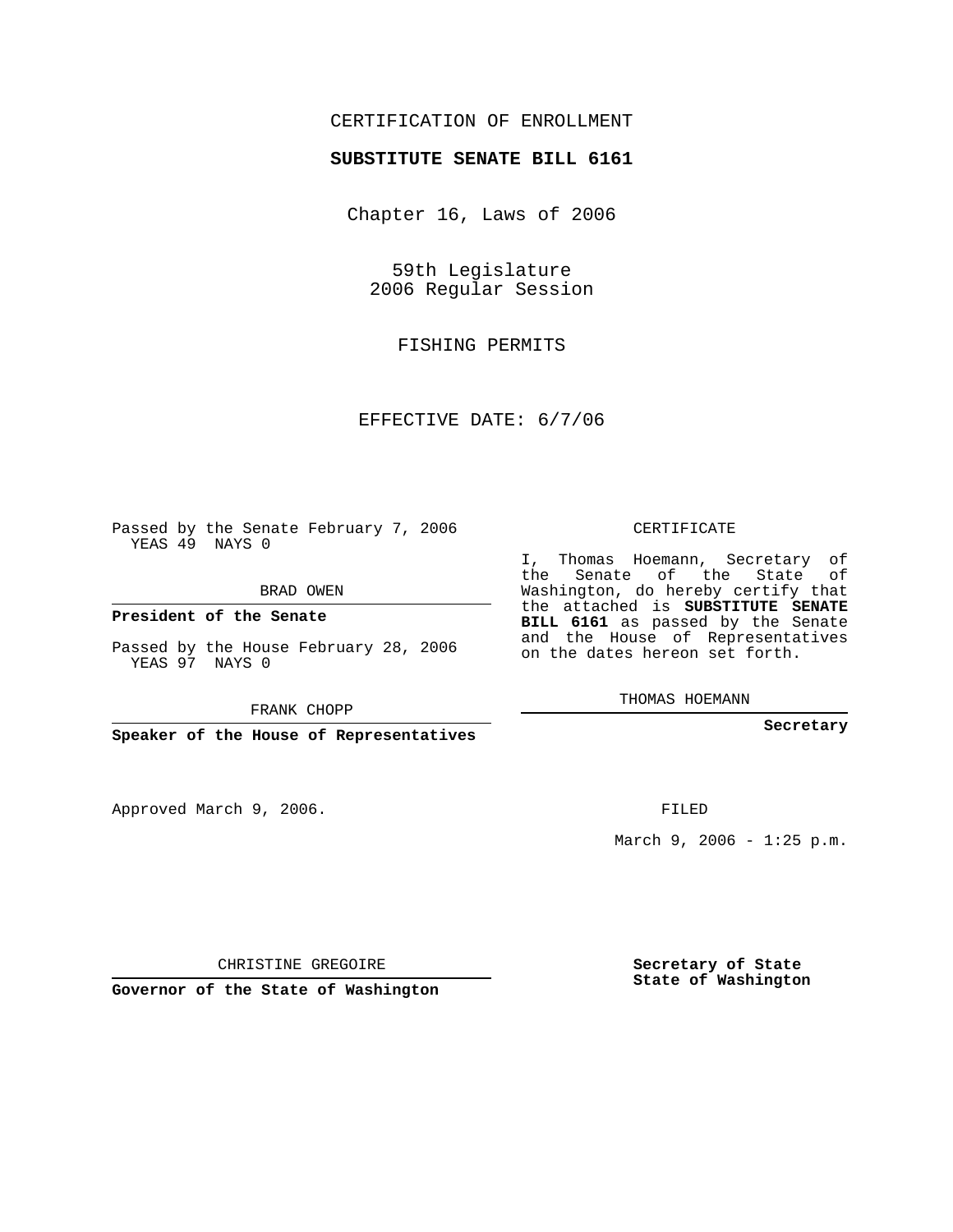## **SUBSTITUTE SENATE BILL 6161** \_\_\_\_\_\_\_\_\_\_\_\_\_\_\_\_\_\_\_\_\_\_\_\_\_\_\_\_\_\_\_\_\_\_\_\_\_\_\_\_\_\_\_\_\_

\_\_\_\_\_\_\_\_\_\_\_\_\_\_\_\_\_\_\_\_\_\_\_\_\_\_\_\_\_\_\_\_\_\_\_\_\_\_\_\_\_\_\_\_\_

Passed Legislature - 2006 Regular Session

**State of Washington 59th Legislature 2006 Regular Session**

**By** Senate Committee on Natural Resources, Ocean & Recreation (originally sponsored by Senator Oke)

READ FIRST TIME 1/19/2006.

 1 AN ACT Relating to group fishing permits for outdoor education 2 programs working with the department of fish and wildlife; and amending 3 RCW 77.32.550.

4 BE IT ENACTED BY THE LEGISLATURE OF THE STATE OF WASHINGTON:

 5 **Sec. 1.** RCW 77.32.550 and 2002 c 266 s 1 are each amended to read 6 as follows:

7 (1) A group fishing permit allows a group of individuals to fish, 8 and harvest shellfish, without individual licenses or the payment of 9 individual license fees.

10 (2) The director must issue a group fishing permit on a seasonal basis to a state-operated facility or state-licensed nonprofit facility or program for physically or mentally disabled persons, mentally ill persons, hospital patients, handicapped persons, seriously or terminally ill persons, persons who are dependent on the state because of emotional or physical developmental disabilities, or senior citizens who are in the care of the facility. The permit is valid only for use during open season.

18 (3) The director may set conditions and issue a group fishing